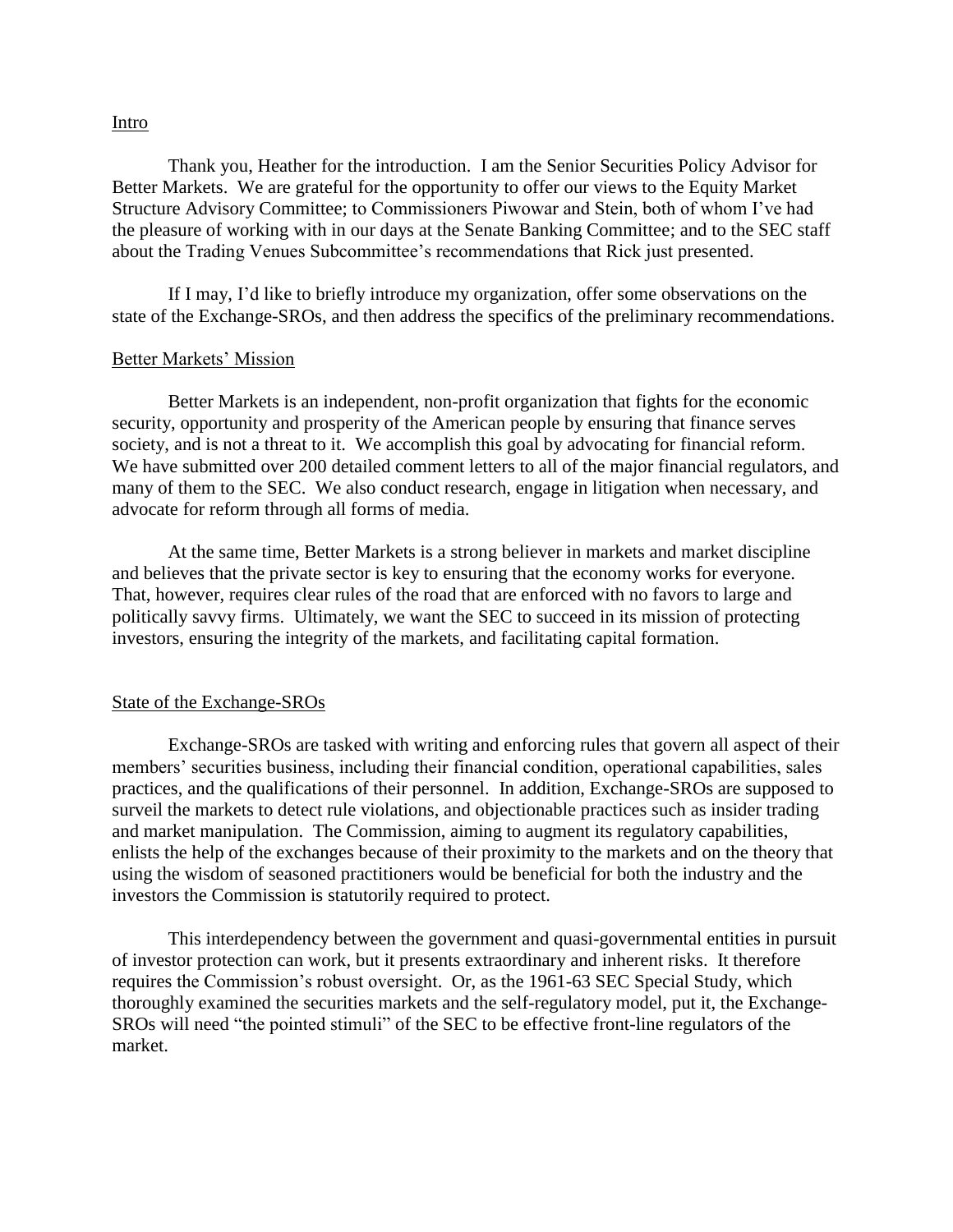Unfortunately, today's profit-seeking exchanges have morphed into entities that are unrecognizable from the first organized exchange, established under a tree on Wall Street in 1792.

Today's large exchanges are conflicted to the core: On the one hand, they have committed to the Commission and the investing public that they will be the front-line regulators overseeing members who abuse the privileges of their membership and manipulate the markets. On the other hand, they sell data, offer preferential access to markets, and existentially depend on some of the most egregious manipulators of the markets.

How are they supposed to bite the hand that feeds them? Isn't that too much to ask?

The Commission itself has recognized this serious conflict. In a 2004 Concept Release, the Commission warned that "Unchecked conflicts in the dual role of regulating and serving [the markets] can result in poorly targeted SRO rulemaking, less extensive SRO rulemaking, and under zealous enforcement of SRO rules against members." I would add that all these conflicts are intensified when an Exchange-SRO is over-dependent on a few large members.

As competition among profit-seeking Exchange-SROs grows, the increased business pressure of attracting listings and order flow is only making this worse.

The Commission depends on this Advisory Committee to help it rid the markets of abusive practices, and help restore and maintain the investor confidence that is the essential ingredient of strong capital markets.

Unfortunately, today's recommendations, and really, this Advisory Committee's body of work, has yet to begin addressing these serious conflicts and the problems our equity markets face.

The Recommendations are a good start but they do not provide anywhere near complete solutions to our market structure challenges.

I'll now briefly address the Subcommittee's recommendations.

On SRO Immunity: A topical and important issue today is whether Exchange-SROs are immune to lawsuits by members or investors when they design and sell certain potentially harmful products. It is disappointing that the Subcommittee did not come to an agreement on Exchange-SRO immunity. It is clear to us and others that Exchange-SROs cannot have their cake and eat it too. They either should not be in the business of selling data and preferential access to some members who use this access to manipulate markets, or, be ready to face fraud and liability claims by members who feel they are wronged by such abusive practices.

On consistent liability limits and creation of reserve fund: The recommendation would set consistent liability limits and create a reserve fund. We think both recommendations are worthy of serious consideration by the Commission. The reserve fund should be funded by the